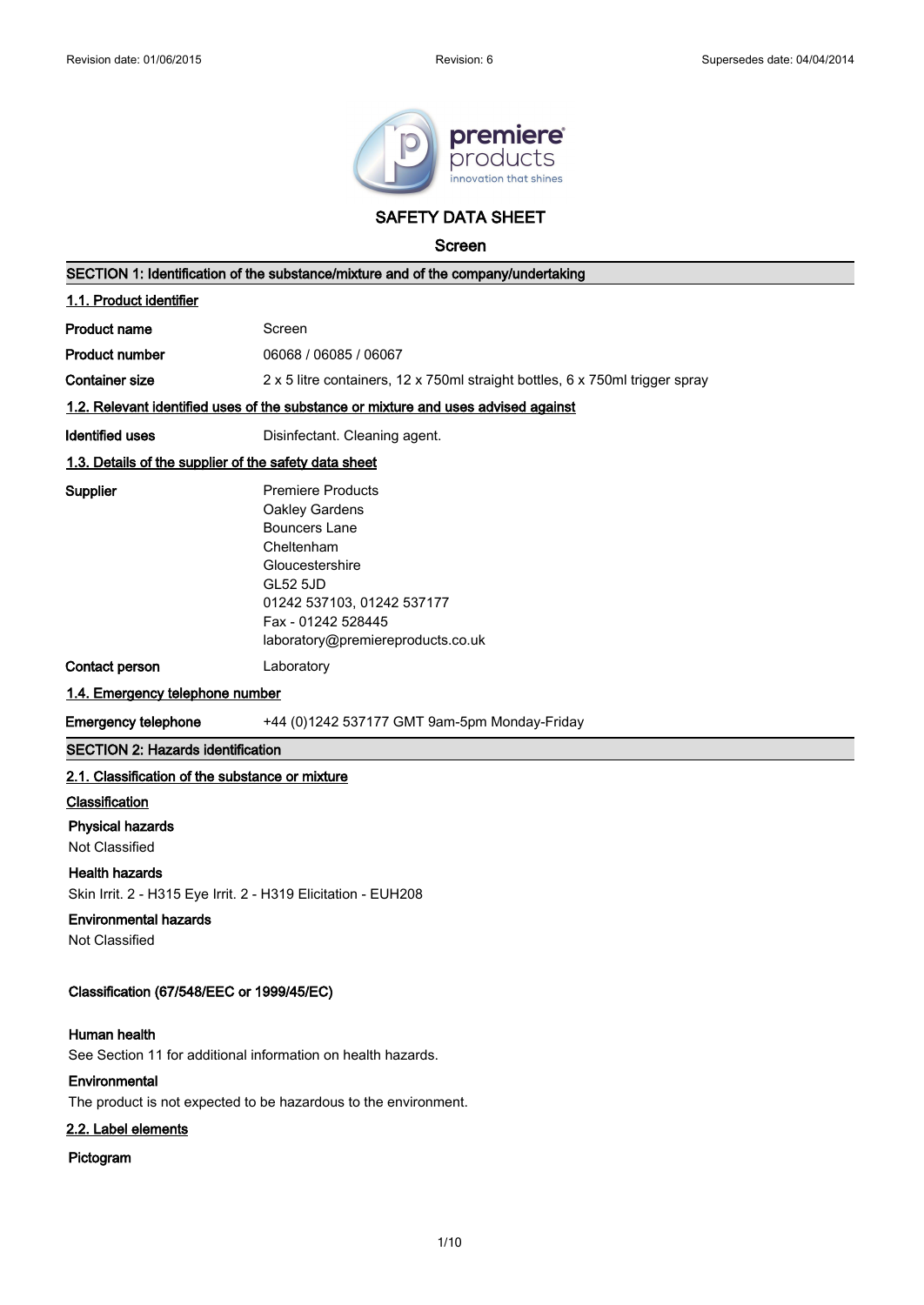| Signal word    |
|----------------|
| Hazard stateme |
|                |
|                |

**Warning** 

| Hazard statements        |                                                                                    |
|--------------------------|------------------------------------------------------------------------------------|
|                          | EUH208 Contains Perfume. May produce an allergic reaction.                         |
|                          | H315 Causes skin irritation.                                                       |
|                          | H319 Causes serious eye irritation.                                                |
| Precautionary statements |                                                                                    |
|                          | P264 Wash contaminated skin thoroughly after handling.                             |
|                          | P280 Wear protective gloves/protective clothing/eye protection/face protection.    |
|                          | P302+P352 IF ON SKIN: Wash with plenty of water.                                   |
|                          | P305+P351+P338 IF IN EYES: Rinse cautiously with water for several minutes. Remove |
|                          | contact lenses, if present and easy to do. Continue rinsing.                       |
|                          | P321 Specific treatment (see medical advice on this label).                        |
|                          | P332+P313 If skin irritation occurs: Get medical advice/attention.                 |
|                          | P337+P313 If eye irritation persists: Get medical advice/attention.                |
|                          | P362+P364 Take off contaminated clothing and wash it before reuse.                 |
|                          |                                                                                    |

### **2.3. Other hazards**

This product does not contain any substances classified as PBT or vPvB.

### **SECTION 3: Composition/information on ingredients**

### **3.2. Mixtures**

### **NONIONIC SURFACTANT C9-C11 alcohol + 8 EO 1-5%**

**CAS number:** 68439-46-3 **EC number:** —

# Eye Dam. 1 - H318 Xn;R22. Xi;R41.

Acute Tox. 4 - H302

### **di-n-decyl dimethylammonium chloride 1-5%**

**CAS number:** 7173-51-5 **EC number:** 230-525-2 **M factor (Acute) =** 10

Flam. Liq. 3 - H226 Xn;R22. C;R34. N;R50. Acute Tox. 4 - H302 Skin Corr. 1B - H314 STOT SE 3 - H336 Aquatic Acute 1 - H400 Aquatic Chronic 1 - H410

**Classification Classification (67/548/EEC or 1999/45/EC)**

## **Classification Classification (67/548/EEC or 1999/45/EC)**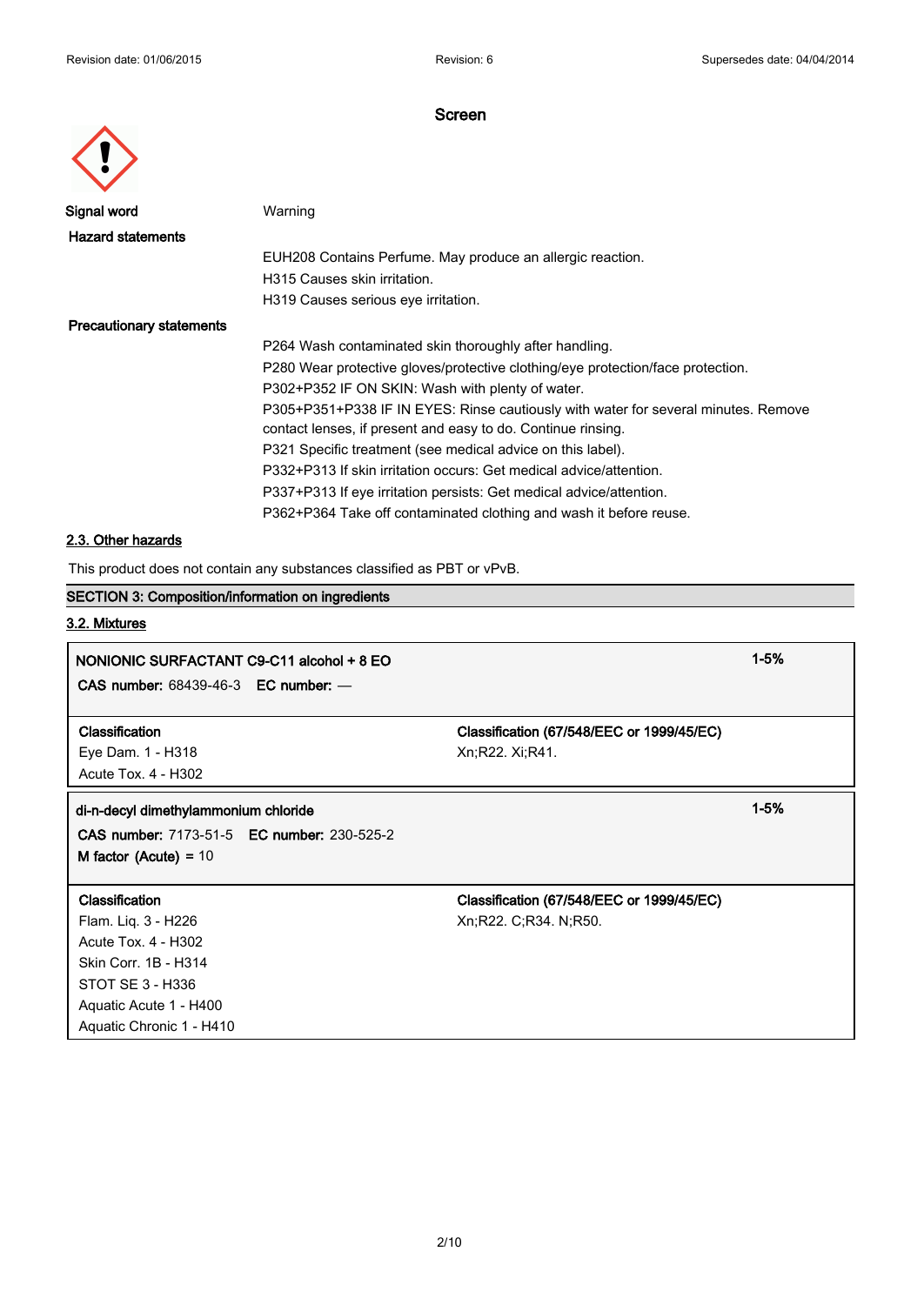## **Screen Perfume <1% CAS number:** — **EC number:** — **Classification Classification (67/548/EEC or 1999/45/EC)** Skin Irrit. 2 - H315 **Xn**;R65. Xi;R38. N;R51/53. R43. Eye Irrit. 2 - H319 Skin Sens. 1 - H317 Asp. Tox. 1 - H304 Aquatic Chronic 2 - H411 **PROPAN-2-OL <1% CAS number:** 67-63-0 **EC number:** 200-661-7 **Classification Classification (67/548/EEC or 1999/45/EC)** Flam. Liq. 2 - H225 F;R11 Xi;R36 R67 Eye Irrit. 2 - H319 STOT SE 3 - H336 **SODIUM HYDROXIDE <1% CAS number:** 1310-73-2 **EC number:** 215-185-5 **Classification Classification (67/548/EEC or 1999/45/EC)** Skin Corr. 1A - H314 C;R35 The Full Text for all R-Phrases and Hazard Statements are Displayed in Section 16.

### **SECTION 4: First aid measures**

### **4.1. Description of first aid measures**

### **Inhalation**

Remove affected person from source of contamination. Move affected person to fresh air at once. Get medical attention.

#### **Ingestion**

Rinse mouth thoroughly with water. Give plenty of water to drink. DO NOT induce vomiting. Get medical attention immediately.

#### **Skin contact**

Remove contaminated clothing immediately and wash skin with soap and water. Get medical attention if irritation persists after washing.

### **Eye contact**

Rinse immediately with plenty of water. Remove any contact lenses and open eyelids wide apart. Continue to rinse for at least 15 minutes. Continue to rinse for at least 15 minutes. Get medical attention promptly if symptoms occur after washing.

### **4.2. Most important symptoms and effects, both acute and delayed**

### **Inhalation**

The product contains a sensitising substance. The product is considered to be a low hazard under normal conditions of use.

### **Ingestion**

May cause stomach pain or vomiting.

### **Skin contact**

May cause irritation.

#### **Eye contact**

May cause severe eye irritation.

### **4.3. Indication of any immediate medical attention and special treatment needed**

### **Notes for the doctor**

Treat symptomatically.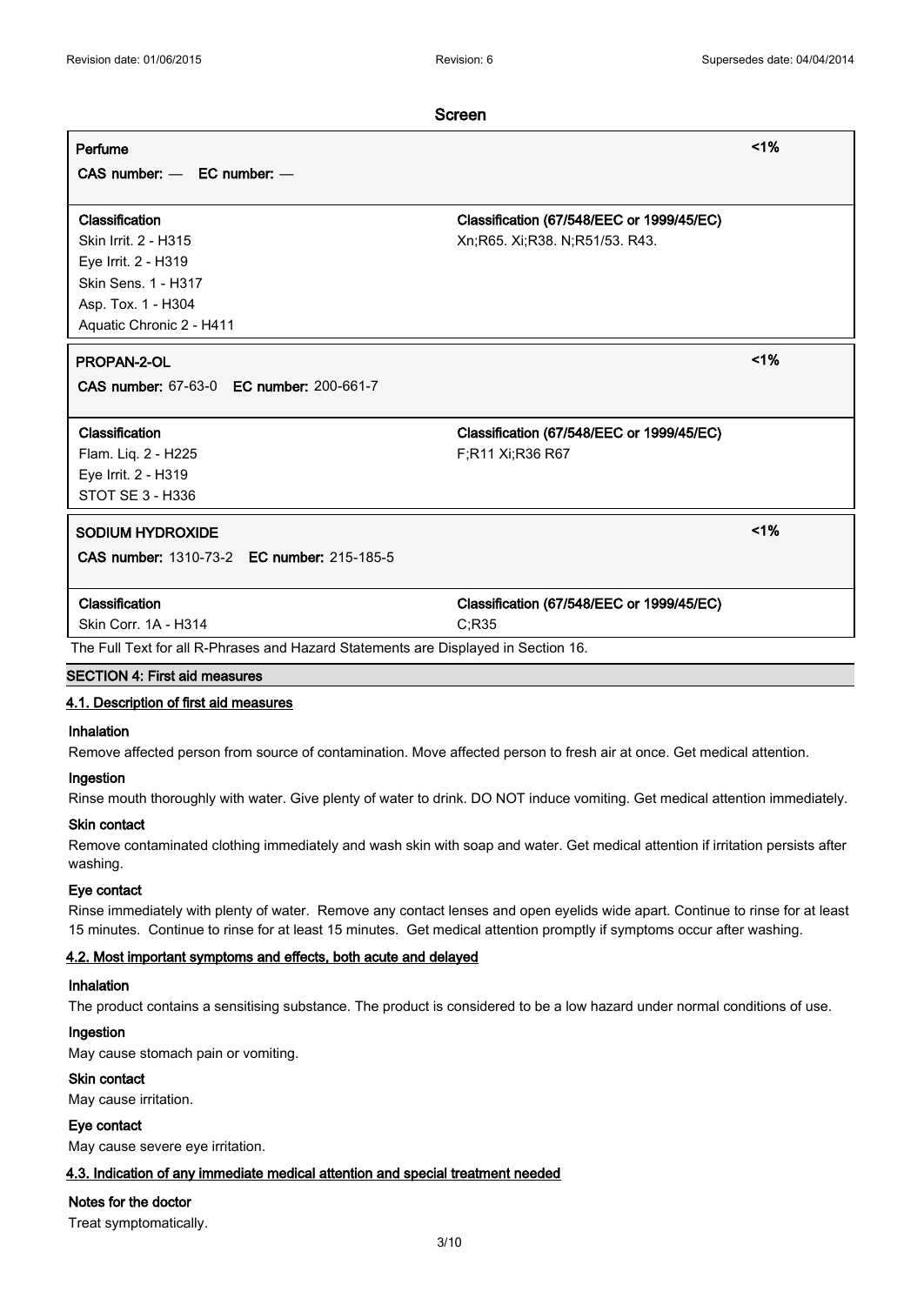### **SECTION 5: Firefighting measures**

### **5.1. Extinguishing media**

### **Suitable extinguishing media**

Extinguish with foam, carbon dioxide, dry powder or water fog.

### **5.2. Special hazards arising from the substance or mixture**

### **Specific hazards**

No unusual fire or explosion hazards noted.

### **Hazardous combustion products**

Does not decompose when used and stored as recommended.

### **5.3. Advice for firefighters**

### **Protective actions during firefighting**

Control run-off water by containing and keeping it out of sewers and watercourses.

### **Special protective equipment for firefighters**

Use air-supplied respirator, gloves and protective goggles.

### **SECTION 6: Accidental release measures**

### **6.1. Personal precautions, protective equipment and emergency procedures**

### **Personal precautions**

Do not touch or walk into spilled material.

### **6.2. Environmental precautions**

### **Environmental precautions**

Do not discharge into drains or watercourses or onto the ground.

### **6.3. Methods and material for containment and cleaning up**

### **Methods for cleaning up**

Absorb spillage with inert, damp, non-combustible material. Place waste in labelled, sealed containers. Flush contaminated area with plenty of water.

### **6.4. Reference to other sections**

### **Reference to other sections**

For waste disposal, see Section 13.

### **SECTION 7: Handling and storage**

### **7.1. Precautions for safe handling**

### **Usage precautions**

Read and follow manufacturer's recommendations.

### **7.2. Conditions for safe storage, including any incompatibilities**

### **Storage precautions**

Store in tightly-closed, original container in a dry and cool place.

### **Storage class**

Chemical storage.

### **7.3. Specific end use(s)**

### **Specific end use(s)**

The identified uses for this product are detailed in Section 1.2.

### **SECTION 8: Exposure Controls/personal protection**

### **8.1. Control parameters**

### **Occupational exposure limits**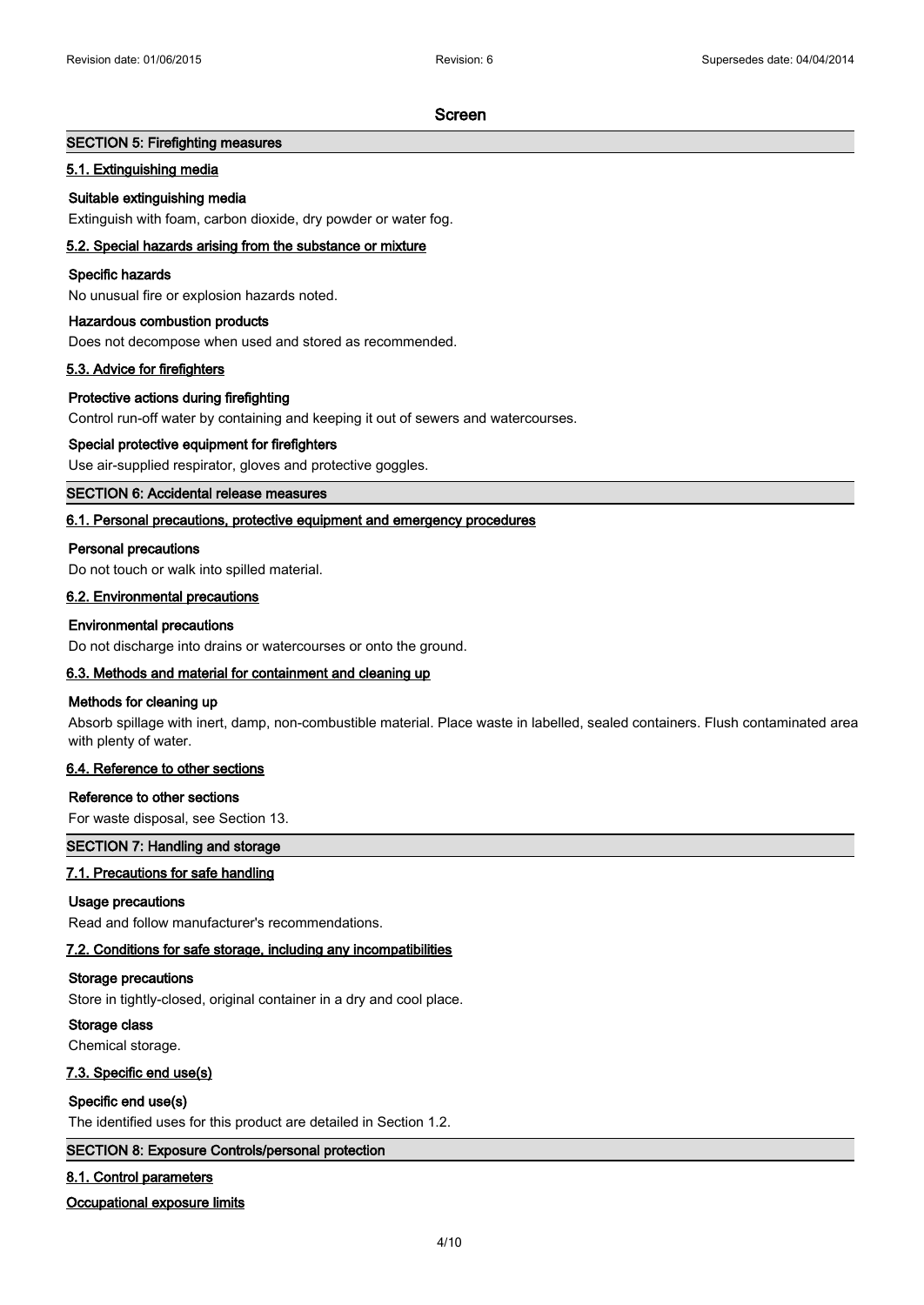### **PROPAN-2-OL**

Long-term exposure limit (8-hour TWA): WEL 400 ppm 999 mg/m3 Short-term exposure limit (15-minute): WEL 500 ppm 1250 mg/m3

### **SODIUM HYDROXIDE**

Long-term exposure limit (8-hour TWA): WEL Short-term exposure limit (15-minute): WEL 2 mg/m3

WEL = Workplace Exposure Limit

### **8.2. Exposure controls**

### **Protective equipment**





### **Eye/face protection**

Wear chemical splash goggles.

### **Hand protection**

Wear protective gloves. It is recommended that chemical-resistant, impervious gloves are worn.

#### **Other skin and body protection**

Wear suitable protective clothing as protection against splashing or contamination.

#### **Hygiene measures**

Do not eat, drink or smoke when using this product.

### **Respiratory protection**

Respiratory protection not required.

### **Environmental exposure controls**

Keep container tightly sealed when not in use.

### **SECTION 9: Physical and Chemical Properties**

### **9.1. Information on basic physical and chemical properties**

#### **Appearance**

Clear liquid.

### **Colour**

Colourless.

### **Odour**

Fruity.

### **Odour threshold**

Not available.

### **pH**

pH (concentrated solution): 8.0

### **Melting point**

Not available.

### **Initial boiling point and range** Not available.

**Flash point** Not available.

### **Evaporation rate** Not available.

### **Evaporation factor**

Not available.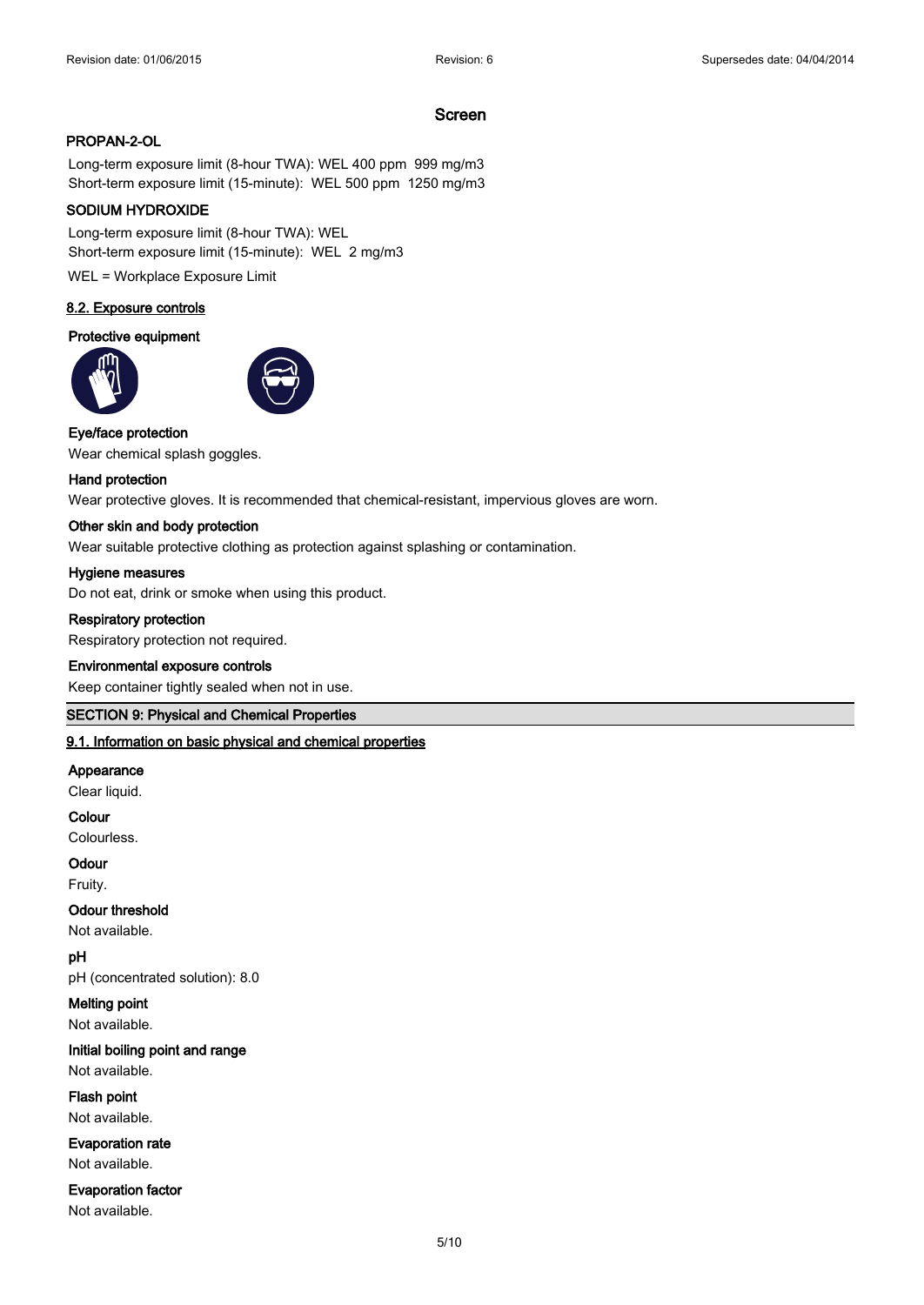### **Flammability (solid, gas)**

Not available.

## **Upper/lower flammability or explosive limits**

Not available.

### **Other flammability**

Not available.

### **Vapour pressure**

Not available.

### **Vapour density** Not available.

**Relative density**

Not available.

## **Bulk density**

1.025 kg/l **Solubility(ies)**

## Soluble in water.

**Partition coefficient**

Not available.

### **Auto-ignition temperature**

Not available.

### **Decomposition Temperature**

Not available. **Viscosity**

### No information available.

### **Explosive properties**

Not available.

### **Explosive under the influence of a flame**

Not considered to be explosive.

### **Oxidising properties**

Not available.

### **Comments**

Information declared as "Not available" or "Not applicable" is not considered to be relevant to the implementation of the proper control measures.

### **9.2. Other information**

### **Refractive index**

17.0%

### **SECTION 10: Stability and reactivity**

### **10.1. Reactivity**

The reactivity data for this product will be typical of those for the following class of materials: Strong acids.

### **10.2. Chemical stability**

### **Stability**

Stable at normal ambient temperatures and when used as recommended.

### **10.3. Possibility of hazardous reactions**

Under normal conditions of storage and use, no hazardous reactions will occur.

### **10.4. Conditions to avoid**

Avoid excessive heat for prolonged periods of time.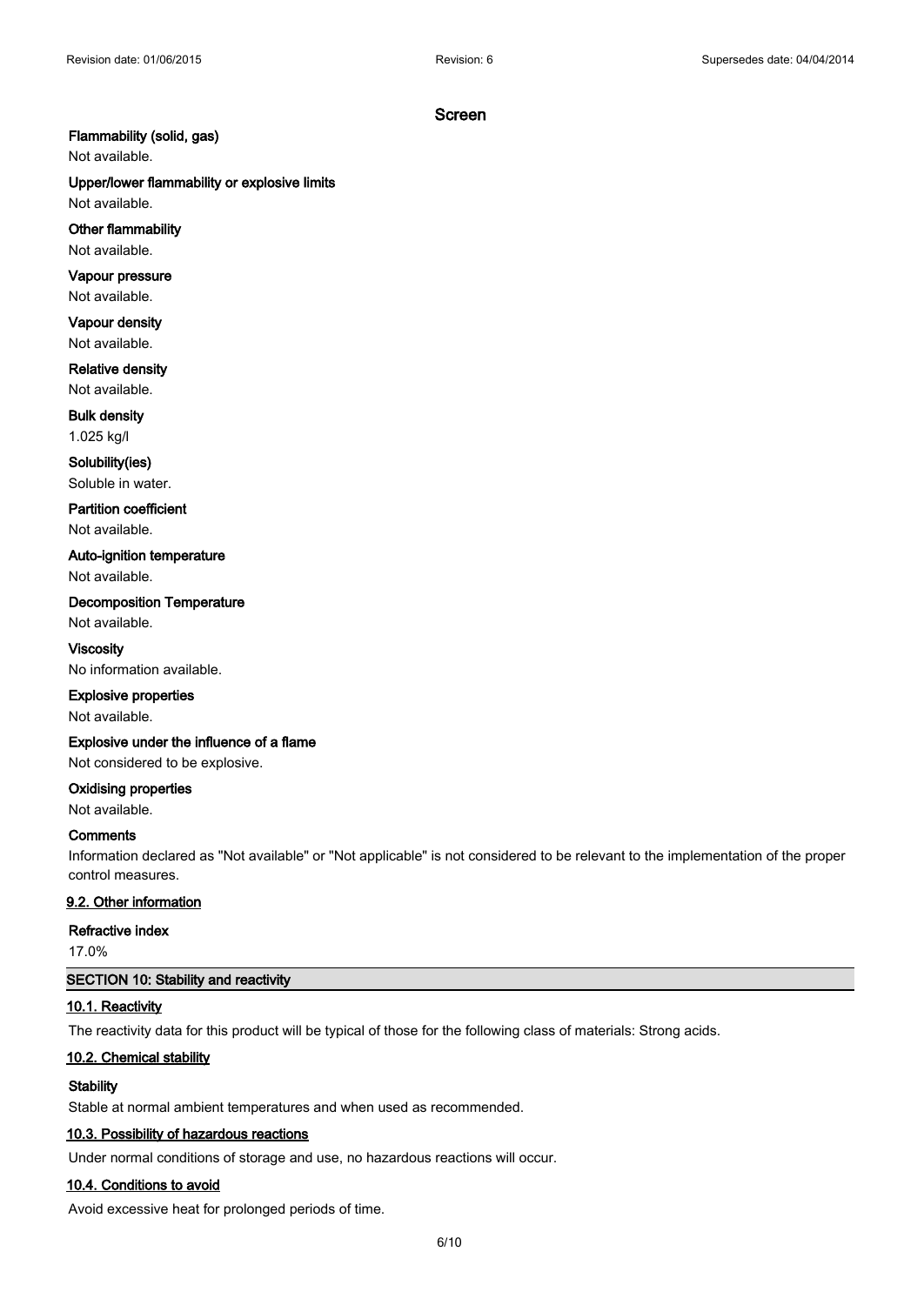### **10.5. Incompatible materials**

### **Materials to avoid**

Avoid contact with the following materials: Strong acids.

### **10.6. Hazardous decomposition products**

Does not decompose when used and stored as recommended.

#### **SECTION 11: Toxicological information**

### **11.1. Information on toxicological effects**

**Toxicological effects** No information available.

**Acute toxicity - oral**

Not available.

**ATE oral (mg/kg)** 10,218.67974658

**Acute toxicity - dermal**

Not available.

**Acute toxicity - inhalation**

Not available.

**Serious eye damage/irritation** Not available.

**Respiratory sensitisation** Not available.

**Skin sensitisation** Not available.

### **Germ cell mutagenicity**

**Genotoxicity - in vitro** Not available.

**Genotoxicity - in vivo** Not available.

**Carcinogenicity** Not available.

### **Reproductive toxicity**

**Reproductive toxicity - fertility**

Not available.

**Reproductive toxicity - development** Not available.

**Specific target organ toxicity - single exposure**

**STOT - single exposure** Not available.

### **Specific target organ toxicity - repeated exposure**

**STOT - repeated exposure** Not available.

**Aspiration hazard** Not known.

**Inhalation**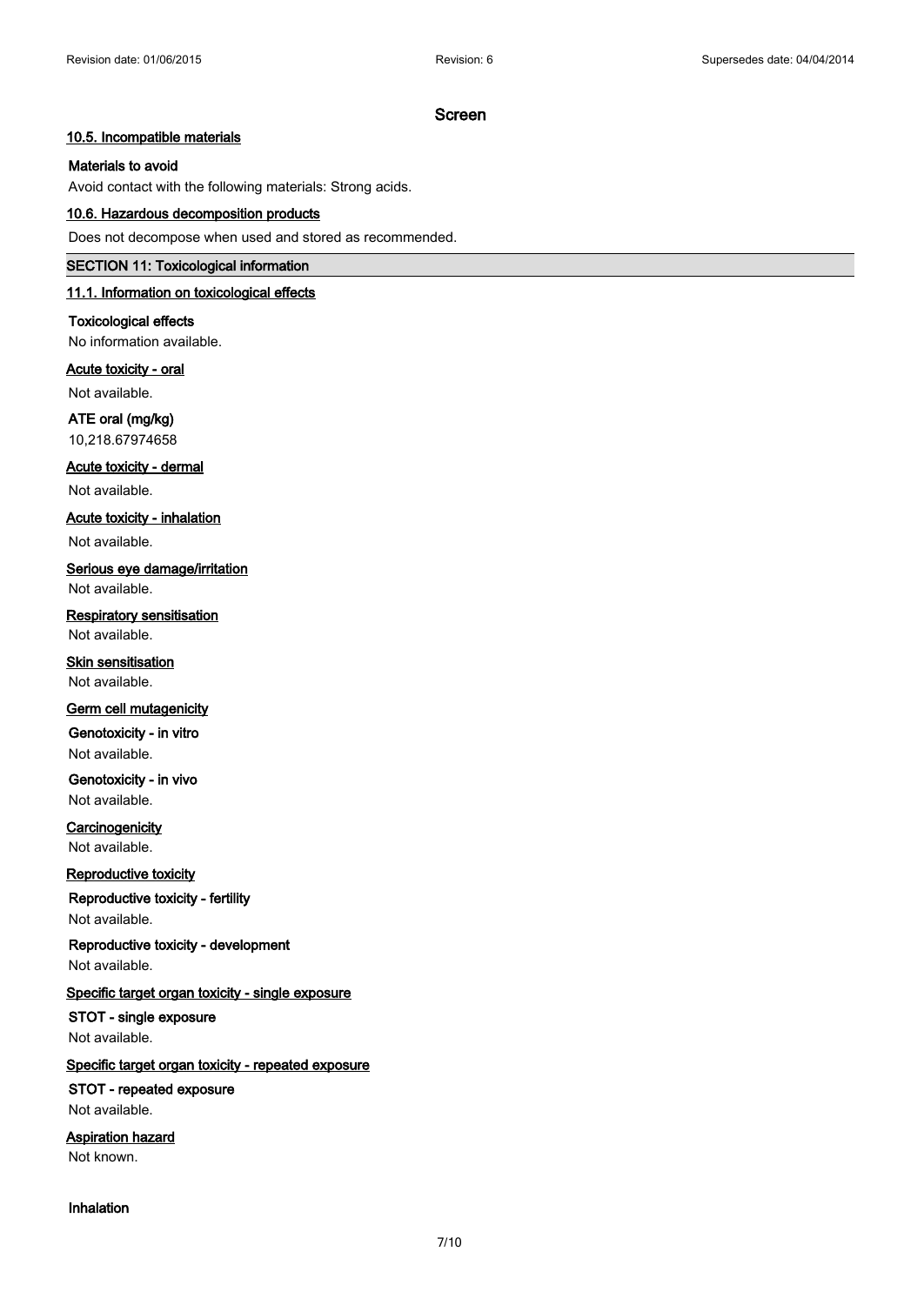The product contains a sensitising substance. The product is considered to be a low hazard under normal conditions of use.

### **Ingestion**

May cause stomach pain or vomiting.

## **Skin contact**

May cause irritation.

### **Eye contact**

May cause severe eye irritation.

### **Target organs**

No specific target organs known.

### **SECTION 12: Ecological Information**

### **Ecotoxicity**

No information available.

### **12.1. Toxicity**

No data available.

### **12.2. Persistence and degradability**

### **Persistence and degradability**

No data available.

### **12.3. Bioaccumulative potential**

Not known.

### **Partition coefficient**

Not available.

### **12.4. Mobility in soil**

#### **Mobility**

The product is soluble in water.

### **12.5. Results of PBT and vPvB assessment**

This product does not contain any substances classified as PBT or vPvB.

### **12.6. Other adverse effects**

None known.

### **SECTION 13: Disposal considerations**

### **13.1. Waste treatment methods**

### **General information**

Waste should be treated as controlled waste. Dispose of waste to licensed waste disposal site in accordance with the requirements of the local Waste Disposal Authority.

### **SECTION 14: Transport information**

**General** The product is not covered by international regulations on the transport of dangerous goods (IMDG, IATA, ADR/RID).

### **14.1. UN number**

No information required.

### **14.2. UN proper shipping name**

No information required.

### **14.3. Transport hazard class(es)**

No information required.

### **14.4. Packing group**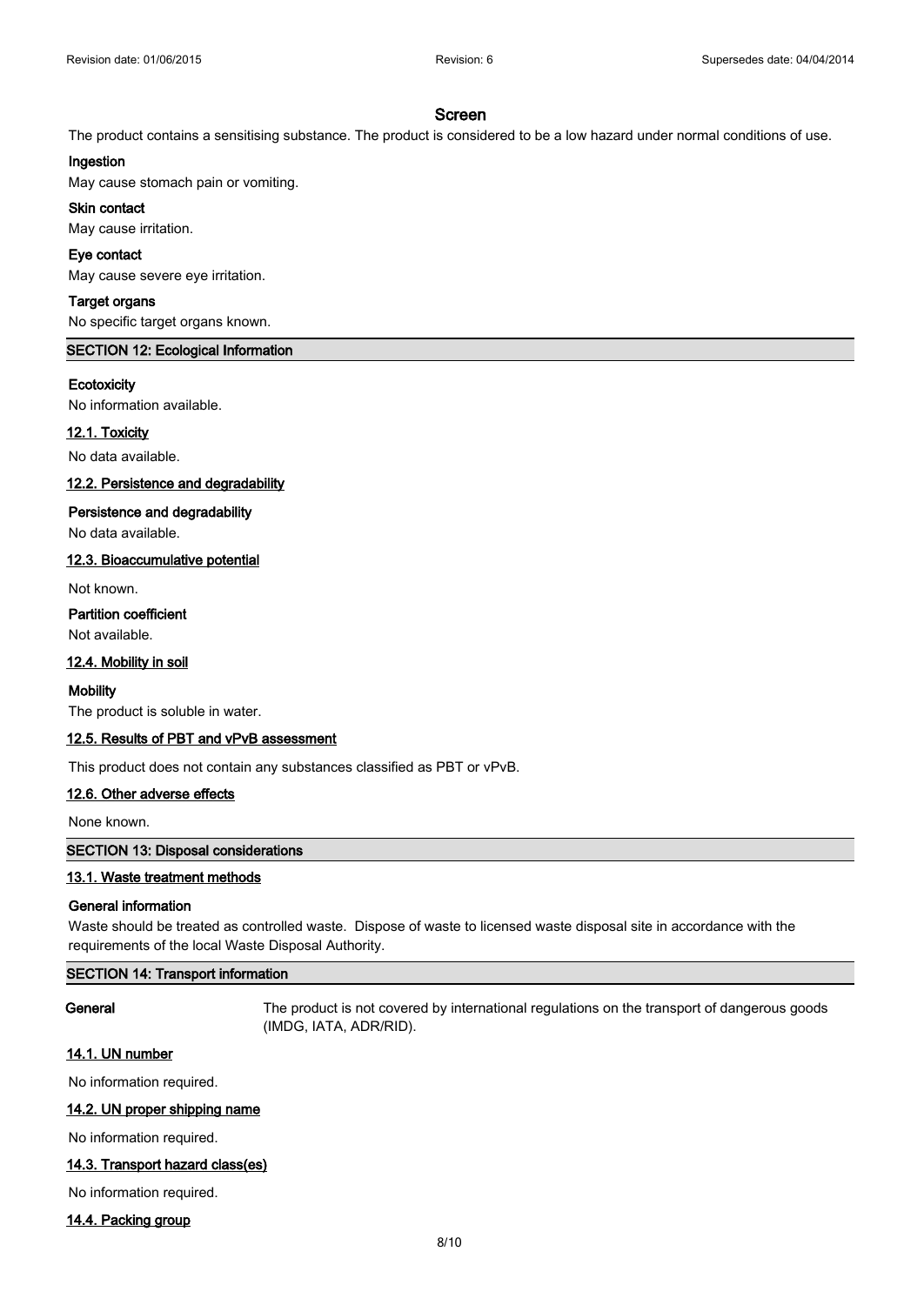#### No information required.

### **14.5. Environmental hazards**

#### **Environmentally hazardous substance/marine pollutant**

No.

### **14.6. Special precautions for user**

No information required.

### **14.7. Transport in bulk according to Annex II of MARPOL73/78 and the IBC Code**

Not applicable.

### **SECTION 15: Regulatory information**

### **15.1. Safety, health and environmental regulations/legislation specific for the substance or mixture**

#### **National regulations**

The Control of Substances Hazardous to Health Regulations 2002 (SI 2002 No. 2677) (as amended).

### **EU legislation**

REGULATION (EU) No 528/2012 OF THE EUROPEAN PARLIAMENT AND OF THE COUNCIL of 22 May 2012 concerning the making available on the market and use of biocidal products. Regulation (EC) No 1272/2008 of the European Parliament and of the Council of 16 December 2008 on classification, labelling and packaging of substances and mixtures (as amended).

### **15.2. Chemical safety assessment**

No chemical safety assessment has been carried out.

### **SECTION 16: Other information**

| <b>Issued by</b>     | Health & Safety Officer                                                                               |
|----------------------|-------------------------------------------------------------------------------------------------------|
| Revision date        | 01/06/2015                                                                                            |
| Revision             | 6                                                                                                     |
| Supersedes date      | 04/04/2014                                                                                            |
| SDS number           | 5                                                                                                     |
| Risk phrases in full |                                                                                                       |
|                      | NC Not classified.                                                                                    |
|                      | R <sub>11</sub> Highly flammable.                                                                     |
|                      | R22 Harmful if swallowed.                                                                             |
|                      | R34 Causes burns.                                                                                     |
|                      | R36 Irritating to eyes.                                                                               |
|                      | R38 Irritating to skin.                                                                               |
|                      | R41 Risk of serious damage to eyes.                                                                   |
|                      | R43 May cause sensitisation by skin contact.                                                          |
|                      | R50 Very toxic to aquatic organisms.                                                                  |
|                      | R51/53 Toxic to aquatic organisms, may cause long-term adverse effects in the aquatic<br>environment. |
|                      | R65 Harmful: may cause lung damage if swallowed.                                                      |
|                      | R67 Vapours may cause drowsiness and dizziness.                                                       |
|                      |                                                                                                       |

**Hazard statements in full**